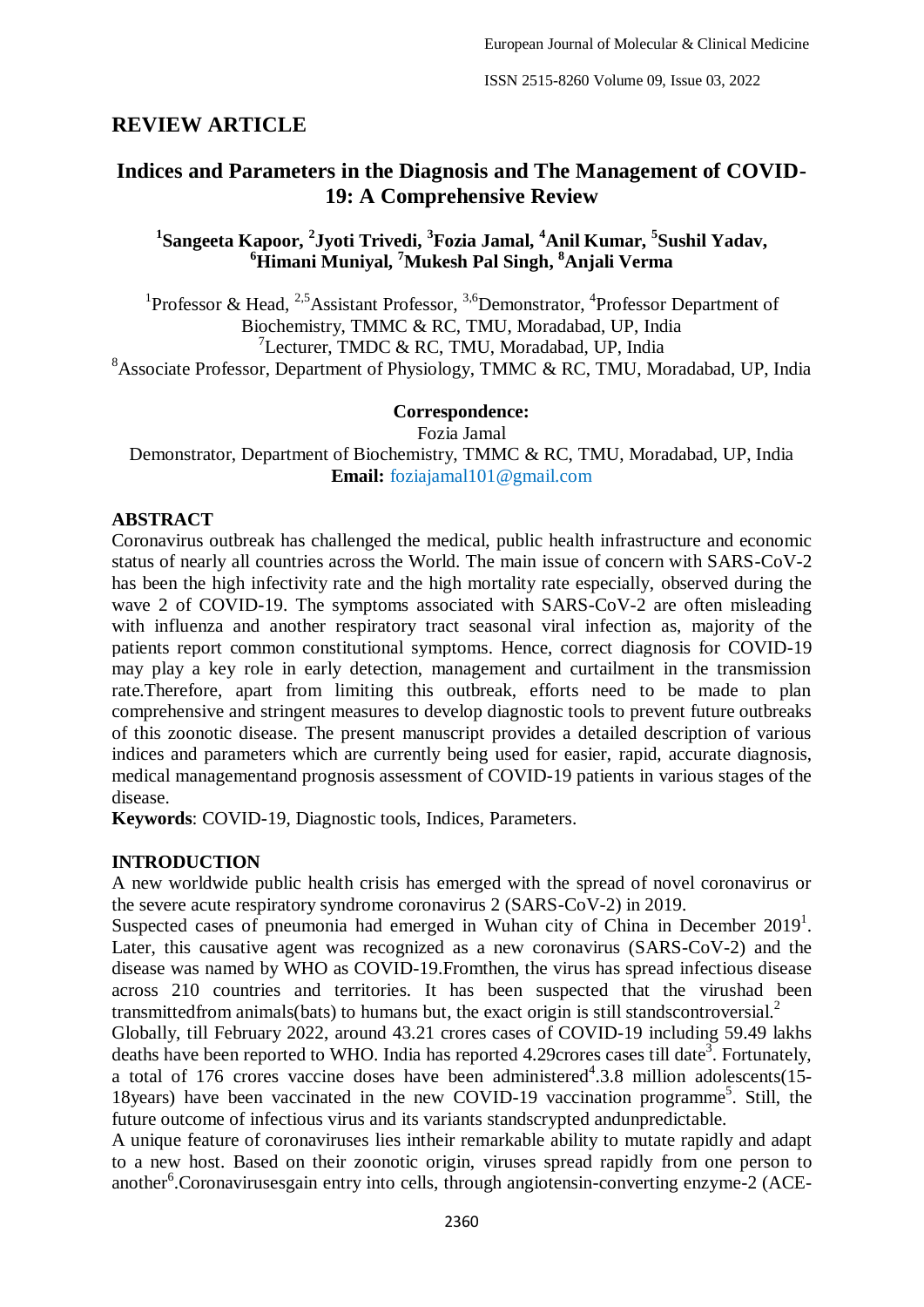2) receptor or a protein known as dipeptidyl peptidase IV (DPP-4) and later replicate within the cells (figure  $1$ )<sup>7</sup>.



**Figure 1: ACE-2 – The entry receptor for SARS-CoV-2**

The main issue of concern with SARS-CoV-2 has been the high infectivity rate and the high mortality rate especially, observed during wave 2 of COVID-19.Coronavirus outbreak has since then challenged the medical, public health infrastructure and economic statusof nearly all countries across the World. Therefore, apart from limiting this outbreak, efforts need to be made to plan comprehensive and stringent measures to develop diagnostic tools to prevent future outbreaks of this zoonotic disease.

The symptomsassociated with SARS-CoV-2 are often misleading with influenza & other respiratory tractseasonal viral infections, as majority of the patients reported common constitutional symptoms.Hence, correctdiagnosis for COVID-19 may play akey role in early detection, management and curtailment inthetransmissionrate.COVID-19 should also be a diagnostic consideration in patients who present with extrapulmonary complications associated with SARS-CoV-2 infection, such as cardiac symptoms, ischemic stroke, thromboembolic events, and inflammatory complications<sup>8</sup>.

The diagnosis of COVID-19 disease is mainly made by the gold standard RT-PCR (Real Time–Polymerase Chain Reaction) (quantitative PCR) tests, which besides detecting the presence of the virus, also quantifies the viral load.However, this technique is timeconsuming and relatively expensive<sup>9</sup>. Therefore, finding easy, cheaper and rapid tests for early diagnosis has been a crucial issue and new platforms for early detection of aforesaid infection are actively being developed and being brought into general use in many countries.

Present manuscript is intended to provide a road map for diagnostic strategies and to assessthe effectiveness of different inflammatory indices, in terms ofaccessibility, calculation ease and costfortimely diagnosis of COVID-19, so that early life-saving measures could be undertaken to reduce mortality and morbidity rates.

In view of the above facts,a detailed description of various indices and parameters which are currently being used for easy, accurate diagnosis and medical management of COVID-19 patients in various stages of the disease is as follows:

#### **RT- PCR (CT VALUE)**

Critical Threshold value (Ct) refers to the significant value that arises as a result of RT-PCR tests done for the detection of SARS-CoV-2. Ct value obtained by RT-PCR serves as an indicator for the viral load in an infected individual<sup>10</sup>.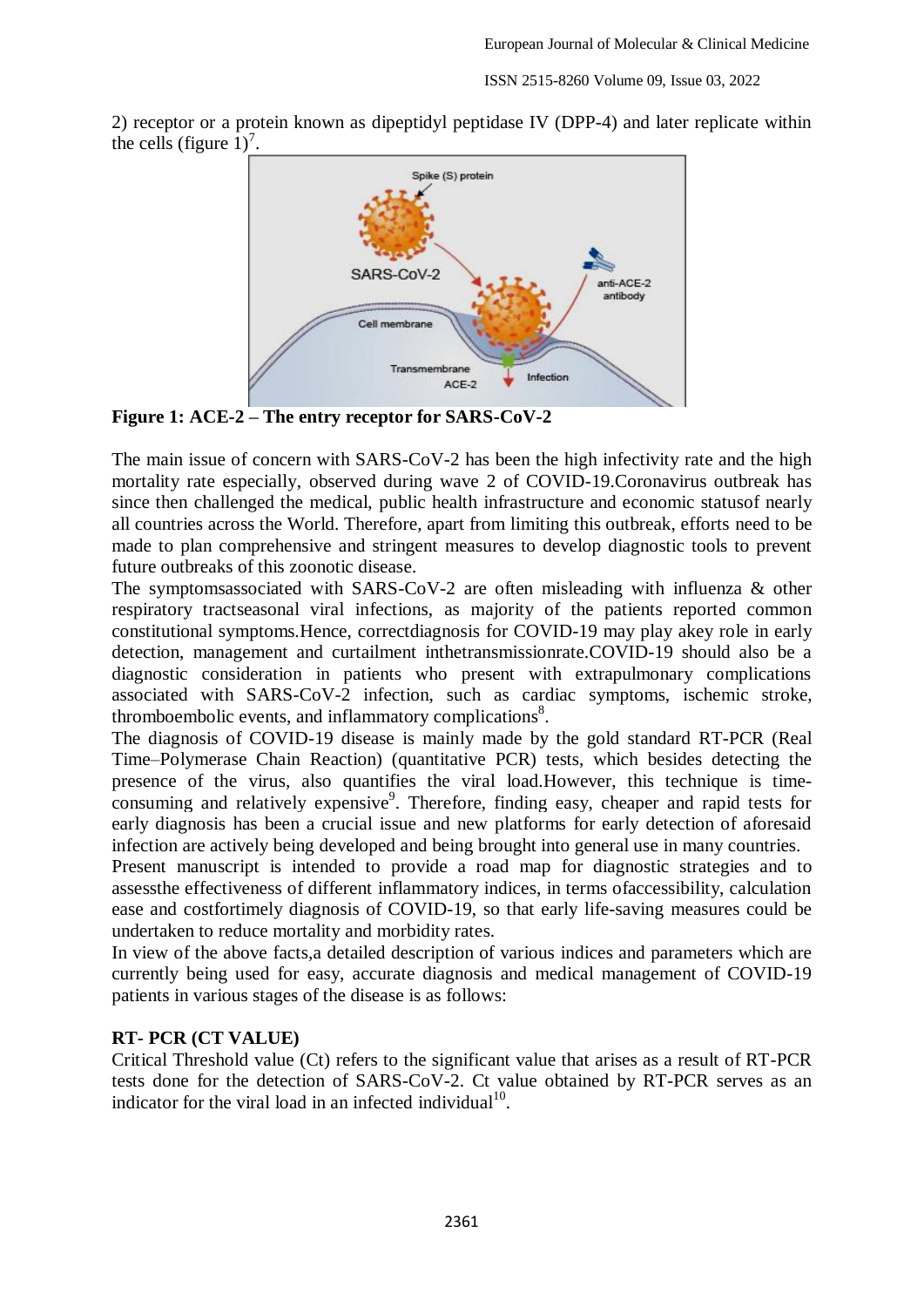### **MEANING OF CT VALUE**

Ct value indicates the number of cycles after which the virus is recognized in the RNA extracted from the swab of patients hence,it would help to infer the magnitude of infection.InRT-PCR test, RNA is extracted from naso/oropharyngeal swab or BAL (Bronchoalveolarlavage) of the patient and is converted into DNA, which later undergoes a process of amplification. The amplification process involves several cycles before the detectable amount of virus is produced. The test takes around 4-6 hours to produce measurable results.

# **IMPORTANCE OF CT VALUE**

As per ICMR guidelines, the Ct value of the RT-PCR test is the number of times a fluorescence of the PCR product is detectable over and above the background signal. Lesser the cycles more will be the viral load of a patient.

Thus, the Ct value and the viral load are said to be inversely proportional. The lower the Ct value, the higher the viral load because the virus can be detected just after fewer cycles<sup>11</sup>.

### **CT VALUE AND SEVERITY OF DISEASE**

It has been observed that the patient may have a low Ct value, having a high viral load, but may still be asymptomatic, suggesting that Ct value does not necessarily correlate with severity of disease symptoms but may correlate with the infectivity of the cases $12$ .

According to ICMR guidelines, a patient may be considered as Covid-positive if the Ct value lies below  $35^{13}$ .

#### **Table 1: Interpretations of Ct value**

| <b>Ct Values</b> | <b>Reaction</b> | <b>Response</b>     |
|------------------|-----------------|---------------------|
| < 29             | Strong positive | High viral load     |
| $30 - 35$        | Positive        | Moderate viral load |
| 36-40            | Negative        | Minimal viral load  |

The diagnosis and treatment plan can be madeon the basis ofthe Ct value obtained on RT-PCR. However, many factors influence RT-PCR test results, such as the method of sample collection, the time from infection to the samplecollection and to analysis, the technical competence of the person performing the test, the thermal cycle maintained during sampletransportation, calibration of the equipment, and the analytical skills of the interpreters<sup>14</sup>.

#### **IGM AND IGG NEUTRALISING ANTIBODY TITERS**

Serological tests involving IgM and IgG antibodies detection against SARS-CoV-2 have diagnostic value, as these antibodies arise from the second week from the onset of COVID-19 symptoms. Soon after the disease progresses, firstly the IgM level rises from the fourth day of infection followed by IgG antibody which appears after the eighth day ofdiseaseonset. IgM & IgG antibody assay provides quick diagnostic values as compared to RT-PCR,fewer false positive or false negative results are seenand additionally provides an estimate of strength and duration of humoral immunity induced as a result of COVID-19<sup>15</sup>.

However, the presence of immunoglobulins (i.e IgG, IgM& IgA) together may show the maximum occurrence of neutralization activity against SARS-CoV-2 which is usually observed in the recovery phase of COVID-19 infection.

Antibodytiters may be expected to reduce with time and the patient may become susceptible again to infection after the suppression of the immune response.

IgM, the largest antibody, is the first-line defence of humoral immune system.Soon after the onset of infection, IgM titer remains negligible from the  $0-3<sup>rd</sup>$  day which then starts rising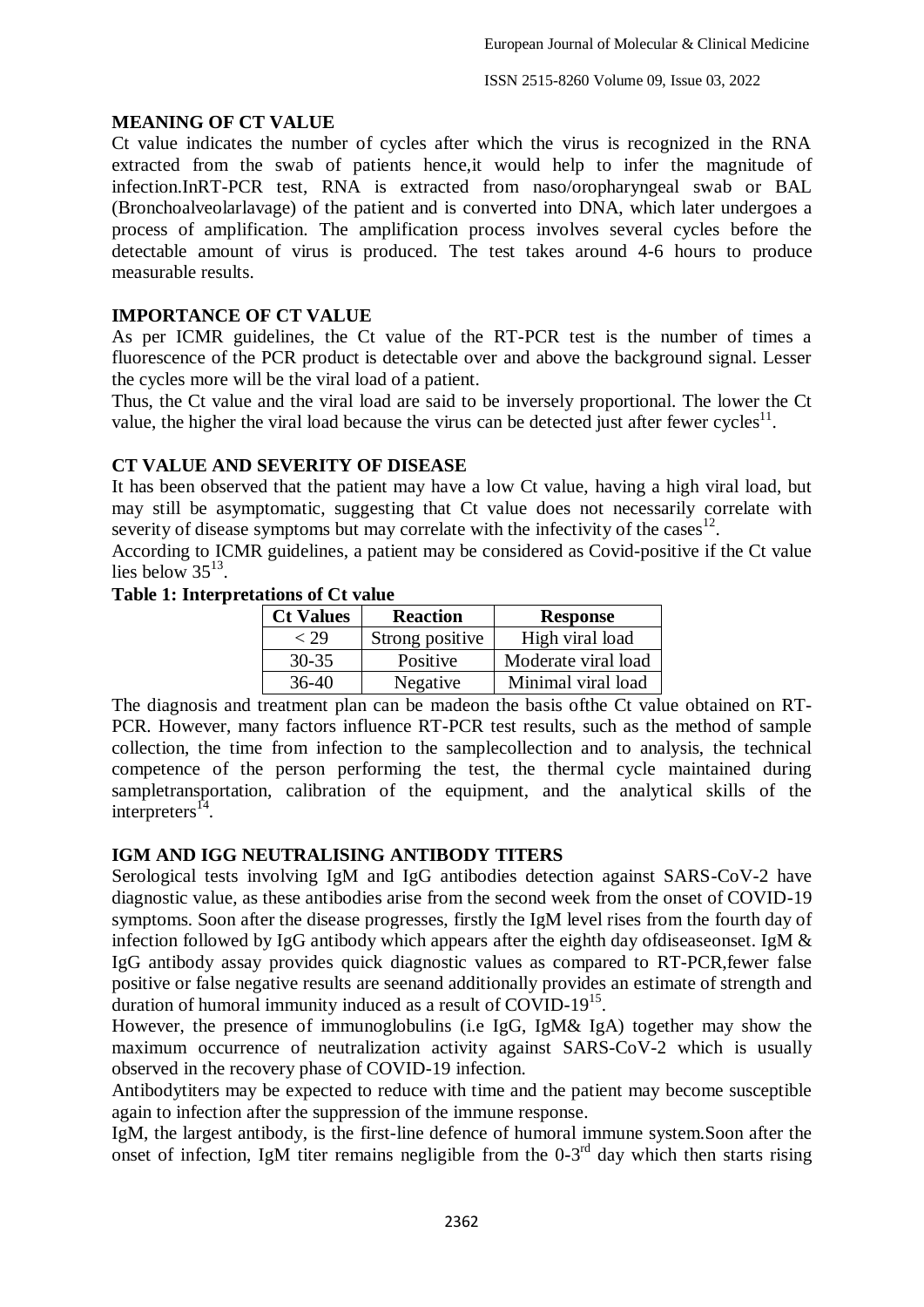from day 4 onwards probably,due to the effect of T-cell dependent humoral response. Finally, these antibodies may persist in blood for 20 days or more<sup>16</sup>.

|  |  | Table 2: Cut-off value of IgM (neutralising antibodies) |  |
|--|--|---------------------------------------------------------|--|
|  |  |                                                         |  |

| .<br><u>andoval</u> o, |                       |  |
|------------------------|-----------------------|--|
| Value                  | <b>Interpretation</b> |  |
| < 0.9                  | Negative              |  |
| $0.9 - 1.1$            | Equivocal             |  |
| >1.1                   | Positive              |  |

-Positive interpretation showsa recent COVID-19infection or antibodies developed due to vaccination (active immunisation).

-Negative interpretationindicates the absence ofthe development of antibodies againstcoronavirus. It may occur if tested too early, too late after COVID or immediately after COVID vaccination<sup>17</sup>.

Later on,IgM levels may start diminishing with theproduction of IgG antibodies(class switching) whichare supposed to provide long term immunity against the coronavirus infection<sup>18</sup>.

IgG antibodiesare formed almost 10–14 days after infection following antigen presentation to T cells and isotype switching from IgM-IgG, reaches peak around day 25 and remains high for many weeks after acute infection signifies the secondary immune response<sup>19</sup>. These observations conform to the fact that IgM antibody is produced as a primary immune response and IgG antibody productionsignifies secondary immune response (figure 2).

### **Table3: Cut-off values of IgG (neutralising antibodies)**

| <b>Value</b> | <b>Interpretation</b> |
|--------------|-----------------------|
| < 0.9        | Negative              |
| $0.9 - 1.1$  | Equivocal             |
| >1.1         | Positive              |

A **positive** test indicates that coronavirus infection has occurred at some point in the past, or antibodies have developed due to vaccination with one of the current SARS-CoV-2 vaccines. It also suggests the absence of current infection or that the patient is in the convalescent or recovery phase of the disease $17$ .

A **negative** test result means that the antibodies in response to coronavirus or due to vaccine are not present in the body

An **equivocal result** suggests that it should be tested again on a second sample taken 1-2 weeks later.



**Figure 2: Showing onset and persistence of neutralizing antibodies (IgM &IgG)**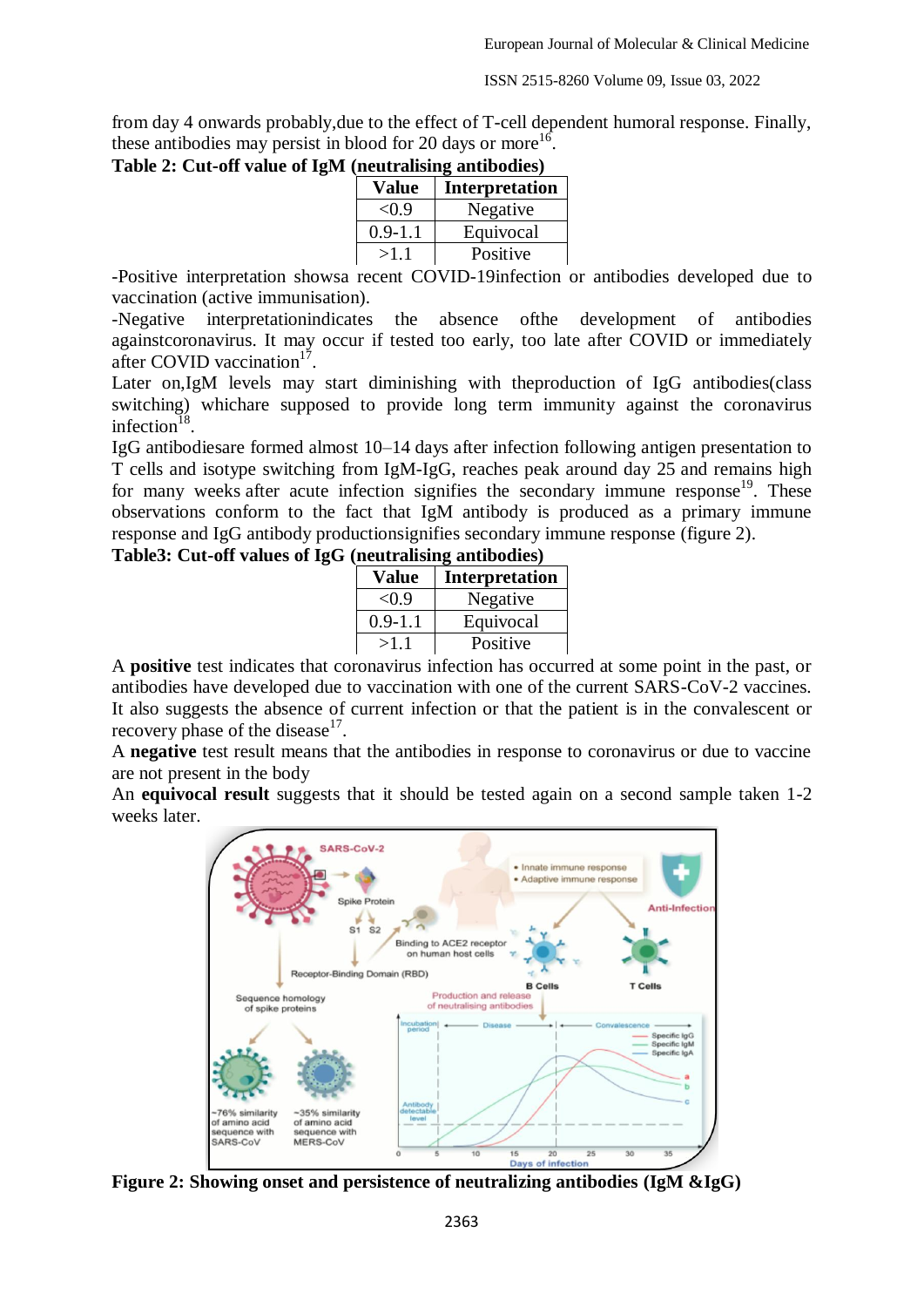Lastly, quantification oftheseneutralizing antibodies and determination of their persistence may play a significant role in determining thephase of the disease and theclinical severity.

### **CT SCAN**

One of the main diagnostic techniques for coronavirus disease includes a chest computed tomography (CT) scan. The chest imaging observations of COVID-19 were first published in January 2020<sup>20</sup>. Coronavirus disease can be diagnosed, detected, and prognosis evaluated by performing a chest CT scan.

A high-resolution CT chest imaging plays an essential role in the early detection of disease, as well as in monitoring and managing the course of disease. Furthermore, lung CT-Scan findings can be used to assess the severity of the disease, thus, assisting clinicians in making appropriatediagnosis and ensuring effective management<sup>21</sup>.

Chest scanning is not suggestive as a screening tool for asymptomatic or mildlysick patients but, indicated in subjects having moderate to severe respiratory dysfunctioni.e.,  $2<sup>nd</sup>$  and 3<sup>rd</sup>stages of COVID-19or in any probable cases where the RT-PCR test shows negative results<sup>22</sup>. CT scan results can be obtained faster than RT-PCR findings, which is an advantagewith CT scans. However, there is no documentation so far, as to which method is superior to the other.

The majority of the CT imaging finding of patients admitted for suspected cases of COVID-19 shows bilateral lung involvement, ground-glass opacities, vascular enlargement, lower lobe involvement, and posterior inclination, detection of which may further aid in the diagnosis and staging of COVID-19, hence increasing the chances of improvement of clinical outcome by timely diagnosis and treatment of these complications in COVID-19 patients<sup>23</sup>.

Based on the area of the lungs involved, a scoring system has been introduced to assess the involvement of the lungs. Each of the 5 lung lobes can be scored as 0 to  $5^{24}$ .

| Involvement    | <b>Score</b>          |
|----------------|-----------------------|
| No involvement | 0                     |
| $< 5\%$        |                       |
| $<$ 25%        | $\mathcal{D}_{\cdot}$ |
| 26-49%         | 3                     |
| 50-75%         | 4                     |
| $>75\%$        | $\leq$                |

**Table 4: Chest CT severity scores**

The total CT score is calculated as the sum of the individual lobar scores and ranges from 0 (no involvement) to 25 (maximum involvement).

Sometimes, interpreting chest CT scans can be difficult, especially during influenza season. Few studies have suggested thatperipheral distribution of ground-glass opacities is a more typical feature of COVID-19 related pneumonia<sup>25</sup>, while others have found these features to be ineffective in distinguishing COVID-19 pneumonia from influenza-relatedpneumonia<sup>26</sup>.

On the other hand, CT scans have certain drawbacks such as reliance on the radiologist's skill and the requirement to sterilize the instrument after each use in patients suspected of having COVID-19<sup>27</sup>. In addition, the diagnostic accuracy of chest CT is influenced by a number of other parameters, including the study population, COVID-19 prevalence, COVID-19 stage, disease severity at the time of imaging, and coexisting lung morbidities $^{28}$ .

Therefore, it is important to correlate and review the findings of chest CT scanalong with patient history, clinical symptoms, and results of the RT-PCR test. Based on these limitations, chest CT scan should not be considered as an independent diagnostic tool for the diagnosis of COVID-19, however, it may be used as an additional tool to stratify the COVID patients into different grades viz, mild, moderate and severe.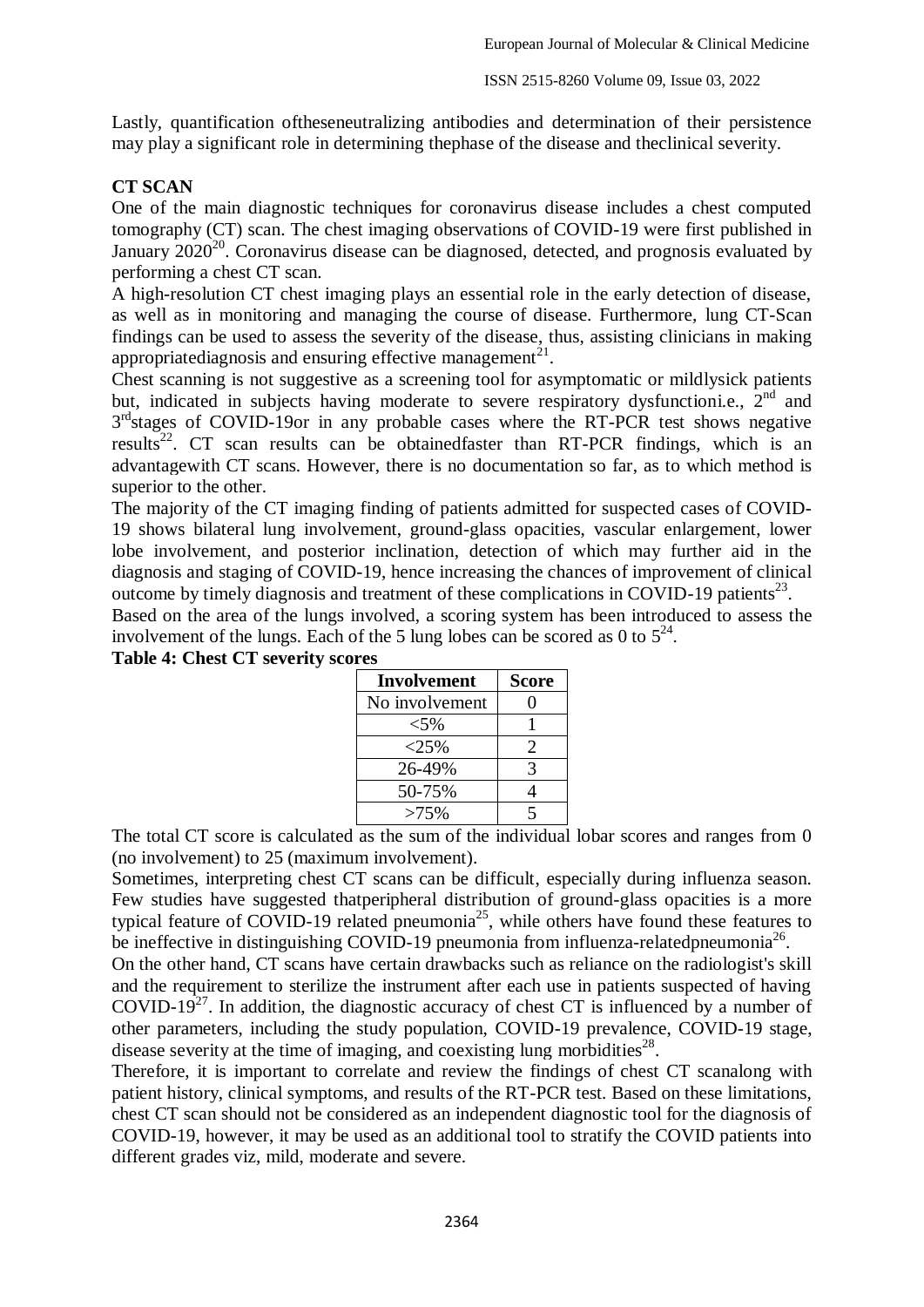Hence, it is recommended that a final decision regarding the COVID-19 staging be made considering both CT scan and RT-PCR findings, as neither of the two diagnostic modalities are 100% percent accurate on their own. However, correlating the findings of both the testing modalities may remarkably increase the accuracy in diagnosis and staging of COVID-19 infection.

#### **D-DIMER TEST**

After a blood clot is destroyed by fibrinolysis, D-dimer, a fibrin degradation product, a tiny protein fragment is seen in the blood. As it comprises two D segments of the fibrin protein connected by a cross-link, this protein is known as D-dimer<sup>29</sup>.

D-dimer levels in the blood can be detected for up to eight hours after it is formed until the kidney eliminates it. Normally, the levels of D-dimer remain low whereas higher levels of D-dimer indicate the presence of a major clot<sup>30</sup>.

D-dimer test has become crucial in the COVID-19 pandemic because,it's high levels have been linked to illness severity and mortality patterns due to coagulopathy seen as a complication in stage 3/severe cases of COVID-19. For a person diagnosed with COVID-19 or recovering from it, a D-dimer test has been found to provide insight of the details as to what extent COVID-19 has affected patient's health.

#### **MECHANISM OF D-DIMER PRODUCTION**

D-dimer is the degradative product formed by crosslinking of fibrin (by factor XIII).

Upon activation ofthe intrinsic or extrinsic pathway of the coagulation cascade, thrombin formation causescleavage of fibrinogen into fibrinopeptide A and B, resulting in the formation of soluble monomeric fibrin, which associate and form fibrin polymers. The D domains of these fibrin polymers are cross-linked by activated factor XIII, producing an insoluble cross-linked fibrin clot.

Due to the parallel activation of the fibrinolytic system to maintain a proper balance between coagulation and fibrinolysis, plasmin, the end product of the fibrinolytic system, break down insoluble polymers of fibrin, leading totheformation of degradative products of fibrin i.e. (FDPs). If the polymers are crosslinked between two D domains of the fibrinopeptides, Ddimer(hence the name) is produced $31$ .

Several studies have suggested that the levels of D-dimer may increase rapidly in cases of COVID-19 and are linked with the severity of the disease in a proportionate manner.

#### **NORMAL RANGE**

D-Dimer quantitative: <500 ng/ml

-Increased levels of D-dimer can help to identify patients at higher risk of COVID-19 complications (signifying the hypercoagulable state)<sup>32</sup>.

In a nutshell, it can be inferred thatraised level of D dimer indicates the presence of clots in the body, in COVID-19 patientssimilar to other hypercoagulable states. Therefore, Ddimer along with other markers are currently being used as a useful index for staging, and as a guidelinefor treatment of COVID-19patients. Thus, D-dimer test can measure the severity & predict complications associated with COVID-19 at an early stage.Hence, if interpreted judiciously may help in a marked reduction in morbidity and mortality in COVID-19 patients.

### **NEUTROPHIL TO LYMPHOCYTE RATIO (NLR)**

Different hematological parameters of the human immune system have been identified to fight the disease<sup>33</sup>. Indicators of these parameters may serve as markers in COVID-19 also, such as total blood count (CBC), TLC and DLC. Neutrophils increase in bacterial infection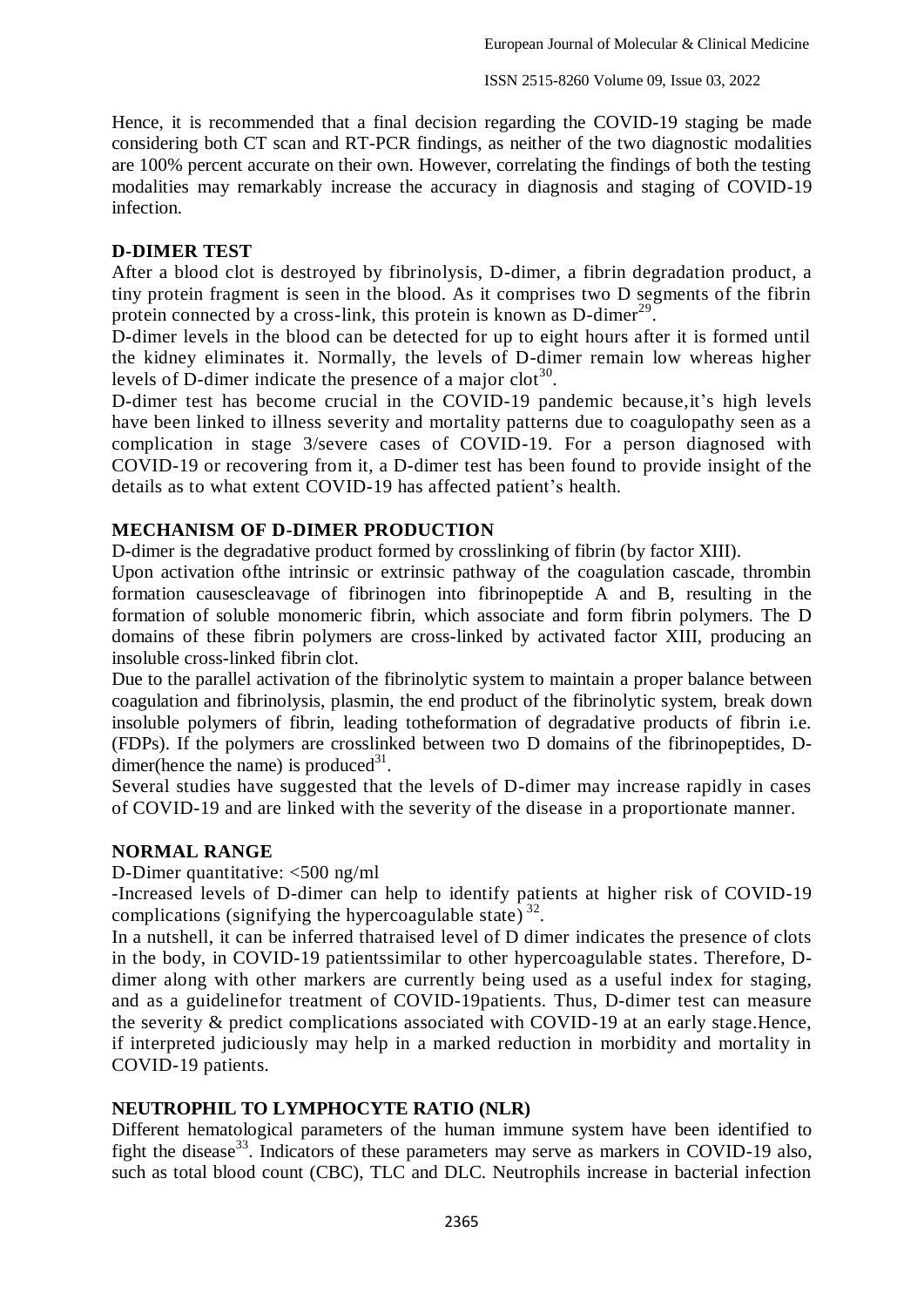whereas lymphocyte, depletion is seen in viremia. Examining these two clinical conditions can be helpful in testing of COVID-19 infection too. Neutrophil to Lymphocyte ratio (NLR) in peripheral blood has been lately studied as systemic inflammation marker in COVID-19. Various studies have previously shown that it is a valid predictor in variety of clinical scenarios such as lung, cardiovascular and kidney diseases<sup>34</sup>.

Recent systematic reviews and meta-analysis by Feng et al regarding immune inflammation parameters in COVID-19 infection have concluded that NLR is associated with the progression of infection can also is being used by clinicians to identify the patients with increased risk of deteriorating health at initial stage<sup>35</sup>. In addition, a series of studies have suggested that NLR is a reliable predictor of occurrence of adverse sequelae of COVID-19 and that higher NLR is associated with higher mortality rates in various populations studied so  $far^{36, 37}$ .

NLR ratio can be calculated by using the simple formula:

Absolute number of Neutrophils

 $NLR =$ Asolute number of Lymphocytes

In critical patients with severe COVID-19, the lymphocytes count decreases progressively, while the number of neutrophils increases moderately. This may be due to excess inflammation and suppression of the immune system caused by SARS-CoV-2 infection. Neutrophils are generally considered to be anti-inflammatory cells with antimicrobial properties (acting as chemotactic agents), which are released by viral inflammatory factors, such as interleukin-6, interleukin-8 and interleukin-10 etc.<sup>38</sup>. On the other hand, systemic inflammation caused by SARS-CoV-2 severely depresses the immune system, leading to a decrease in  $CD3 + T$  cells,  $CD4 + T$  cells and  $CD8 + T$  cells. In addition, T cells infected with SARS-CoV-2 may also elicit cytopathic effects in T cells<sup>39, 40</sup> resulting in hematological manifestations associated with COVID-19. So, NLR can be used as a warning signal of COVID-19 rapid deterioration and may provide some ground for early detection of serious COVID-19. This may allow for the development and evaluation of successive new treatment modalities by various researchers at the earliest possible. Therefore, NLR an inexpensive hematological marker, may be determined from a simple peripheral blood smear / cell count, the findings of which may be utilized to predict the course and progression of disease in COVID-19

# **PLATELET COUNT AND PLATELET INDICES**

Some studies have found platelet counts as predictors of COVID-19 mortality<sup>41</sup> while others could not establish its role in determining COVID-19 severity.

Mean platelet volume (MPV) and platelet distribution width (PDW) are widely used in clinical practice around the world. High MPV and increased PDW have been found in sepsis<sup>42</sup>. However, the role of these parameters in COVID-19 has not been investigated much. MPV defines the average size of flowing platelets and is a possible indicator of platelet activation and function. Inflammatory cytokines are known to cause the release of large platelets from the bone marrow by stimulating thrombopoiesis<sup>43</sup>. As COVID-19 has also been seen to be a hypercoagulable state especially, in severe cases, platelet indices might be a predictor of severity in COVID-19.

Few studies have found an association between thrombocytopenia and COVID-19 severity and related mortality. Mortality has been reported to increase with the decrease in platelet count 44, 45. Besides this, platelet indices, MPV and PDW, have been found to be high in severe COVID-19 patients. According to a study, every 1 unit increased MPV increased mortality by  $1.76$  times<sup>46</sup>. Three theories related to platelet count and compositions have been proposed in COVID-19. Firstly, like other viruses of corona family, thrombocytopenia may be caused by bone marrow infection. Secondly, the destruction of platelets by the immune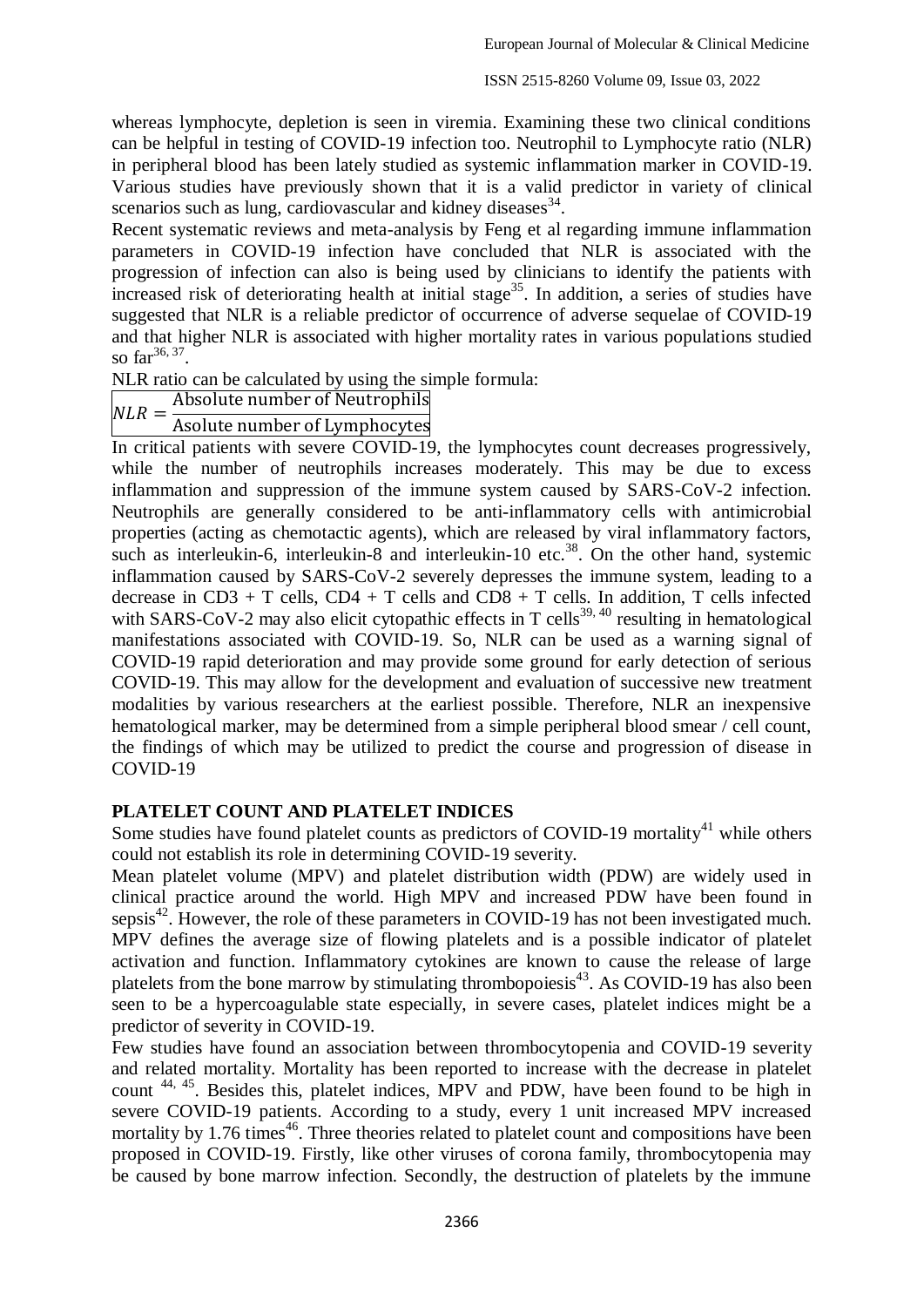system may have taken place and thirdly, the consumption of platelets due to aggregation in the lungs might occur<sup>47</sup>. In general, new platelet production increases as platelet count decreases. The population of young platelets is more pronounced than older platelets in blood. These changes may explain the increase in platelet indices, MPV and PDW in COVID-19 patients.

Normal ranges of MPV and PWD:

| (1)  | 5-12.0 |
|------|--------|
| VD(% |        |

### **C- REACTIVE PROTEIN (CRP)**

CRP is a commonly available biomarker of inflammation that is generated by liver in response to cytokines like interleukin-6 (IL-6) and was first reported by Tillet and Francis<sup>48</sup>. COVID-19 patients have been found to have higher CRP levels especially, more so, in severe forms of COVID-19 $49$ .

The normal concentration of CRP in blood is less than 10 mg/l; nevertheless, it rises rapidly within 6 to 8 hours and peaks 48 hours after the onset of the disease<sup>50</sup>. It has a half-life of around 19 hours<sup>51</sup> and it's concentration diminishes as the inflammatory stages of illness fade away and the recovery phase ensues. CRP binds preferably to phosphocholine, which is abundantly produced on the surface of injured cells<sup>52</sup>. This binding activates the immune system's classical complement pathway and stimulates phagocytic activity to eliminate pathogens and damaged cells from the body. CRP concentration declines when inflammation or tissue damage is resolved, making it a helpful measure for monitoring disease prognosis<sup>50</sup>. A cytokine reaction storm (CRS) can be triggered during the COVID-19 phase, which is linked to high COVID-19 mortality<sup>53</sup>. Hepatocytes are stimulated to synthesize CRP by cytokines such as IL-6, IL-10 and TNF- $\alpha$  (figure-3). CRP, the biomarker most clearly linked to the course of COVID-19, is markedly raised during the early stages of inflammation<sup>54</sup>. CRP has been shown to be an independent outcome predictor and discriminator of illness severity<sup>55, 56</sup>, implying that CRP's diagnostic value for COVID-19 could be beneficial in improving clinical outcomes.

#### **Table5: Interpretation of CRP:**

| <b>CRP</b> levels (mg/l) | <b>Interpretation</b> |  |
|--------------------------|-----------------------|--|
| ╱┨                       | Low risk              |  |
| $1 - 3$                  | Moderate risk         |  |
|                          | High risk             |  |

CRP levels have been found to be greater in thrombotic events after COVID-19 infection in a multicenter retrospective investigation<sup>57</sup>. Obesity and metabolic syndrome have also been linked to chronic systemic inflammation in COVID-19, including atherosclerosis and hypertension where, CRP levels have been found to be in high risk range<sup>58</sup>. Alamdari et al.<sup>59</sup> have found that lymphopenia, hypomagnesemia, elevated CRP, and raised creatinine levels on admission were associated with a greater risk of mortality in COVID-19 patients in an observational analysis of older Iranian patients with a higher BMI. Likewise, CRP was found to have a positive connection in a group of metabolically sick individuals who were obese and infected with COVID-19<sup>60</sup>.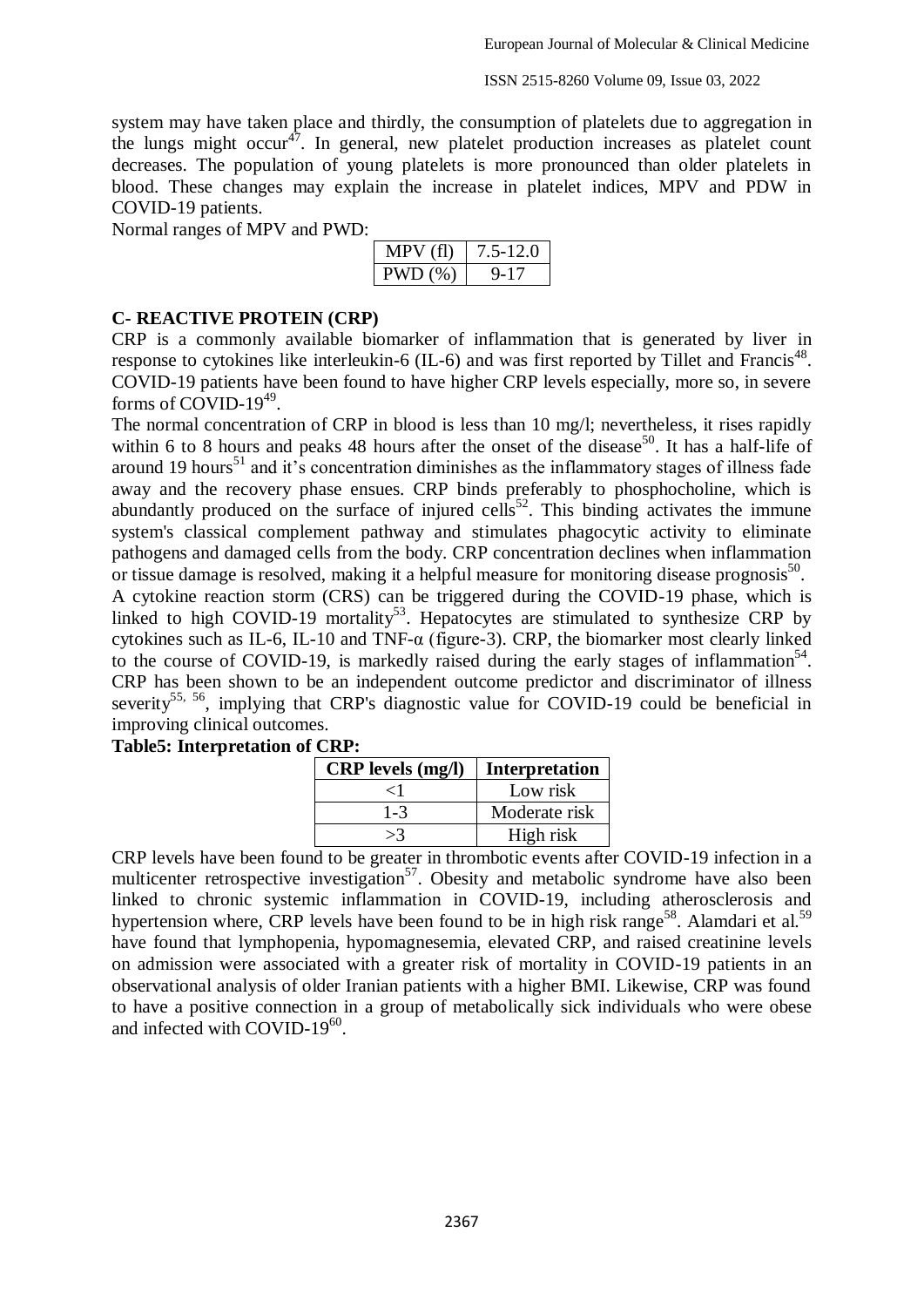

**Figure 3: Immune regulatory mechanism of CRP in the pathogenesis of COVID-19** Existing evidence thus, suggests that CRP, an inflammatory marker, is strongly linked to the severity and prognosis of excessive inflammatory reactions, and that it can thus, be used to measure the severity of COVID-19 and assess the prognosis in these patients.

# **EPIDEMIOLOGICAL PARAMETERS (METRICS)/ COMMUNITY BASED PARAMETERS**

As seen in  $1<sup>st</sup>$  and  $2<sup>nd</sup>$  waves of COVID-19 much havoc caused by the disease in terms of morbidity and mortality, the health care providers and government and non-government authorities across various countries have been working incessantly to curtail the spread of pandemic by ensuing various measures. But, considering the practical difficulties and feasibility of individual contact tracing and testing of whole population it has been advocated by epidemiologists from various countries thatcertain epidemiological parameters like R number, doubling time etc. if calculated and implemented effectively may come as a major rescue measure to contain the spread of COVID-19 pandemic. A detailed description of these epidemiological or community-based parameters is as follows:

# **R NUMBER (REPRODUCTION NUMBER/ R RATE / RATIO):**

R number defines the average number of secondary cases generated by one primary case thus, referring to the number of people an infected person may infect on an average.

R number holds good to determine the spread of all infectious diseases in general and in no way restricted only to COVID-19, only. It heralds the rapidity with which a pandemic may spread<sup>61</sup>.

| <b>Parameter</b> | <b>Threshold value</b> | <b>Spread</b>                                     |
|------------------|------------------------|---------------------------------------------------|
| R number         |                        | Slow spread                                       |
|                  |                        | Epidemic phase (Exponential rise with each round) |

Note:- The larger the R number faster the rate of spread.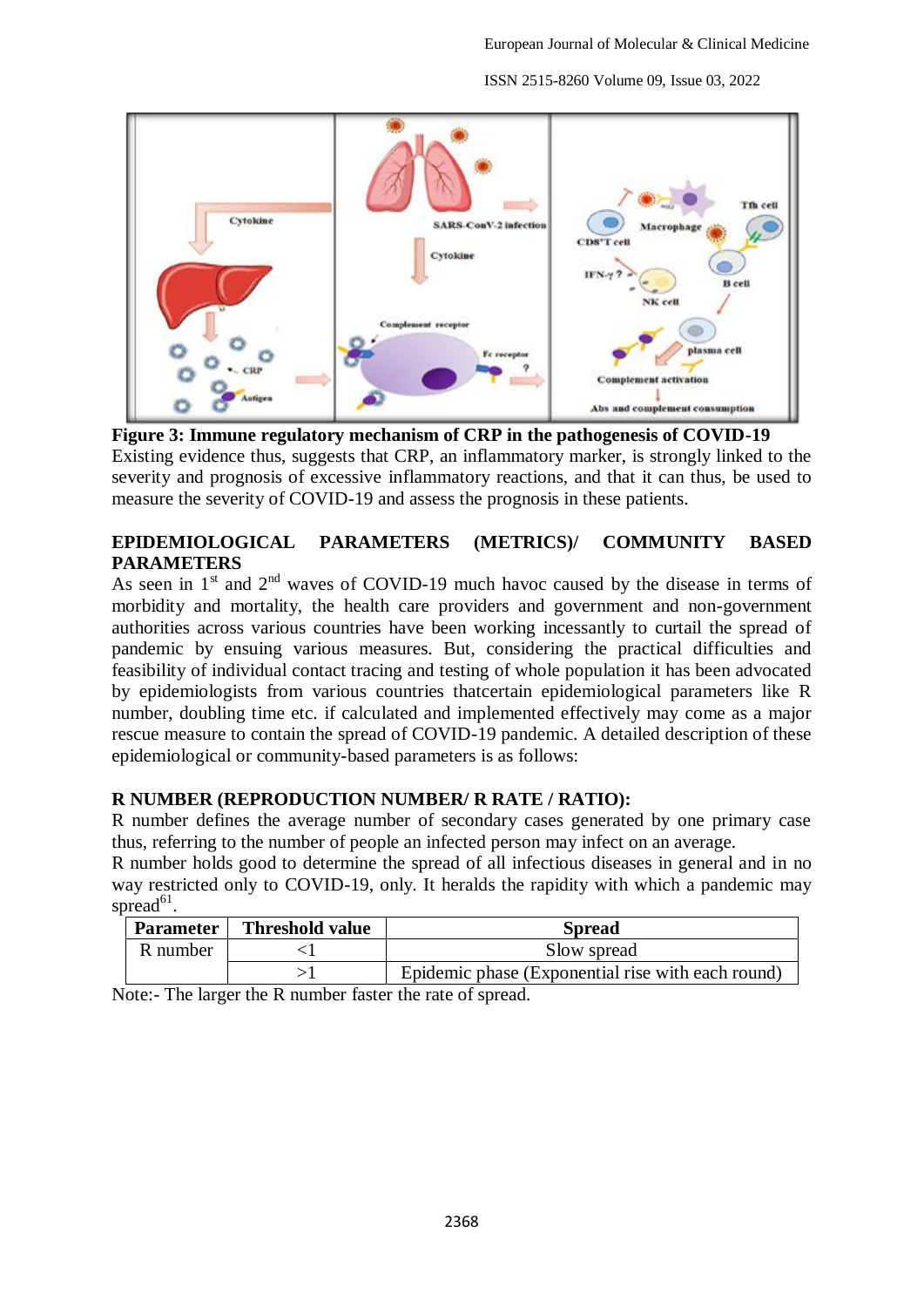

**Figure 4- A plot between Re and R<sup>0</sup>**

# **TYPES**

# **(I). R0& Re / Rt**

- R<sub>0</sub>: Stands for Basic reproduction number/ Basic reproduction rate/ ratio.
- $\triangleright$  Assumption: Everybody in population is susceptible to infection assuming zero immunity in a population.
- $\triangleright$  R<sub>0</sub><1 (vaning infection) R<sub>0</sub>>1 (Fast spread).
- $\triangleright$  Dependent variables: period of infectivity, human behaviour (contact rate, hygiene practices etc.) and the biological character of the pathogen influences  $R_0$  value.
- $\triangleright$  R<sub>0</sub> holds good for the initial part of the pandemic and predicts the extent of immunity required to achieve herd immunity $62$ .
- Re (Effective Reproduction member) or Rt (Reproduction number as a function of time):-
- $\triangleright$  Valid at any time during an epidemic.
- Assumption: Some proportion of the population may be immunized either by natural infection or vaccination.
- $\triangleright$  Dependent variables: people with active infection, number of contacts, human behavior like social distancing, hygiene maintenance etc.
- $\triangleright$  Useful for testing the effectiveness of vaccination<sup>63</sup>

# **CALCULATION OF R<sup>0</sup> AND RE/R<sup>T</sup>**



E.g. by cumulative incidence data  $E.g. \text{It} = (Ro) t / SI$ 

It is the no of cases at a given time

R0- Reproduction no.

SI: serial interval

t- prediction time

# **ADVANTAGES OF MEASUREMENT OF RE/RT**

- $\triangleright$  Calculated over time
- $\triangleright$  When an outbreak progress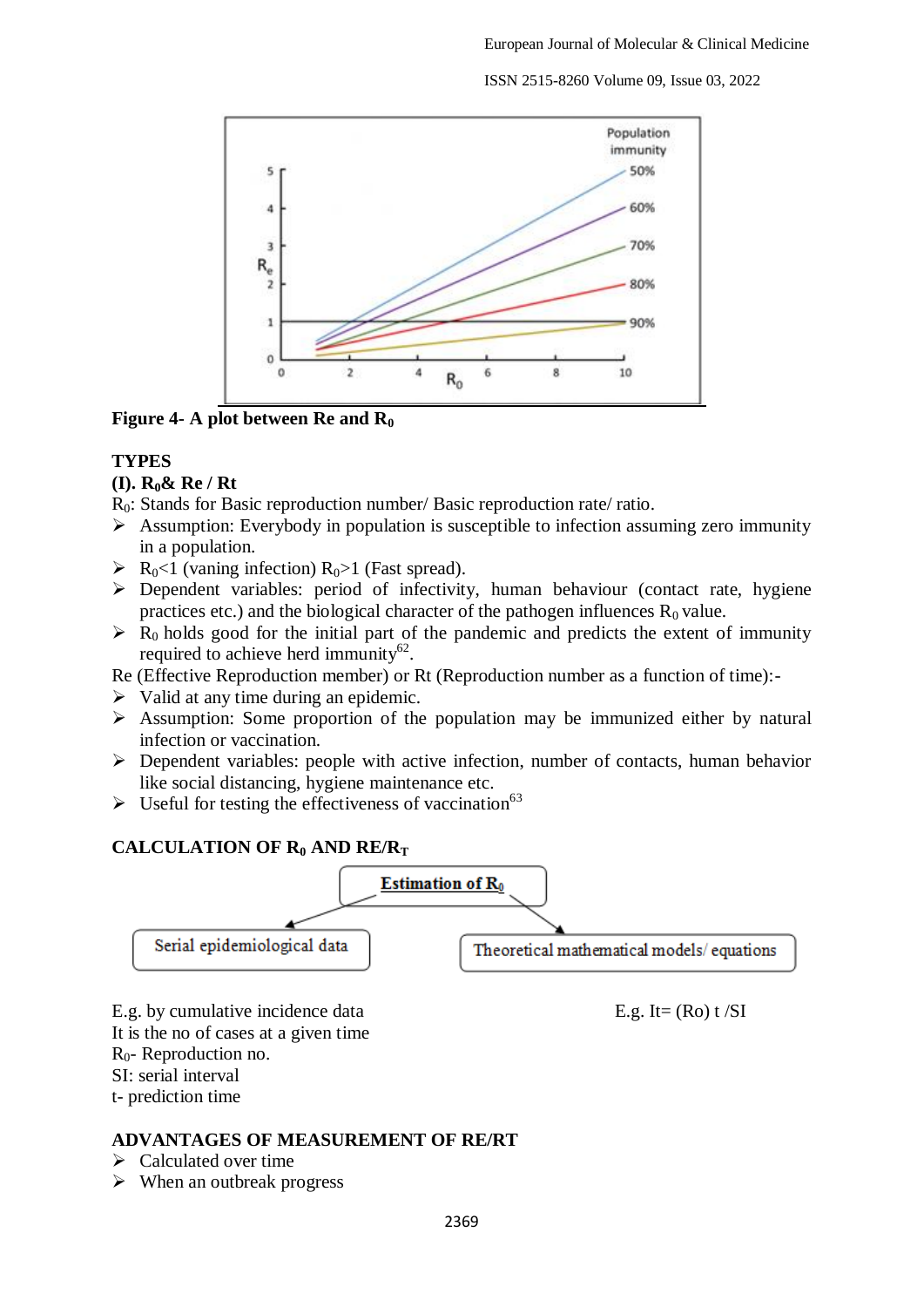- $\triangleright$  Inclusion of immune status acquired by population
- $\triangleright$  It's a real time measurement taking into account truly susceptible/ vulnerable individuals from the population rather than the whole population.

# **(II). R (THE GROWTH RATE)**

In the calculation of R scale no time scale is involved. R only tells that the epidemic is advancing or not, but can't deduce the pace of advancement of community infection/ epidemic. Whereas r signifies how cases change over time. The growth rate, r gives a good idea for real time situation i.e. it can be worked out to determine that how many cases may rise per day<sup>64</sup>.

# **RELATIONSHIP BETWEEN 'R' AND 'R'**

 $R = e^{rT}$ Where  $R =$  Reproduction number  $r =$  Growth rate  $T=$  mean generation time

### **ADVANTAGES OF EPIDEMIOLOGICAL PARAMETERS CALCULATION IN AN EPIDEMIC/ PANDEMIC**

- 1. Due to time and resources constraints each individual of a population cannot be assessed for infectivity so, these parameters give information about the infection spread in the community as a whole.
- 2. These parameters once calculated may serve as important tools for formulating various community guidelines to limit the progression of pandemic.
- 3. Transmission dynamics better understood by these parameters may help in formulating proper and timely measures to limit transmission viz; social distancing, lockdown, quarantine etc. if implemented in a time appropriate manner may help in limiting the spread of pandemic.

# **LIMITATIONS**

Certain considerations must be made while interpreting these epidemiological metrices in assessing the gravity and extent of infection due to outbreaks. These constraints are as follows:

Epidemiological indices are only indicative and not exact depicters as they are subjected to influence by numerous external factors viz; human behavior, biological nature of causative organism, social norms and beliefs  $\&$  practices amongst various ethnic groups<sup>65</sup>.

#### **CONCLUSION**

Thus, this review article summarizes the clinical implications of calculating and determining different blood indices in patients with COVID-19. The importance of determination of these parameters and indices across various stages cannot be undermined, as they may serve as useful tests both independently or as adjuncts to RT-PCR, NAT or other antigen detection rapid tests in the determination of clinical stage, severity and prognosis of disease in COVID-19. As a result of which, proper risk stratification of patients with COVID-19 could be achieved, which could not only help in decreasing the mortality rates in COVID-19 but, also help alleviate various morbidities (both short term and long term) consequent to COVD-19 thus, improving the quality-of-life post COVID-19 in these patients.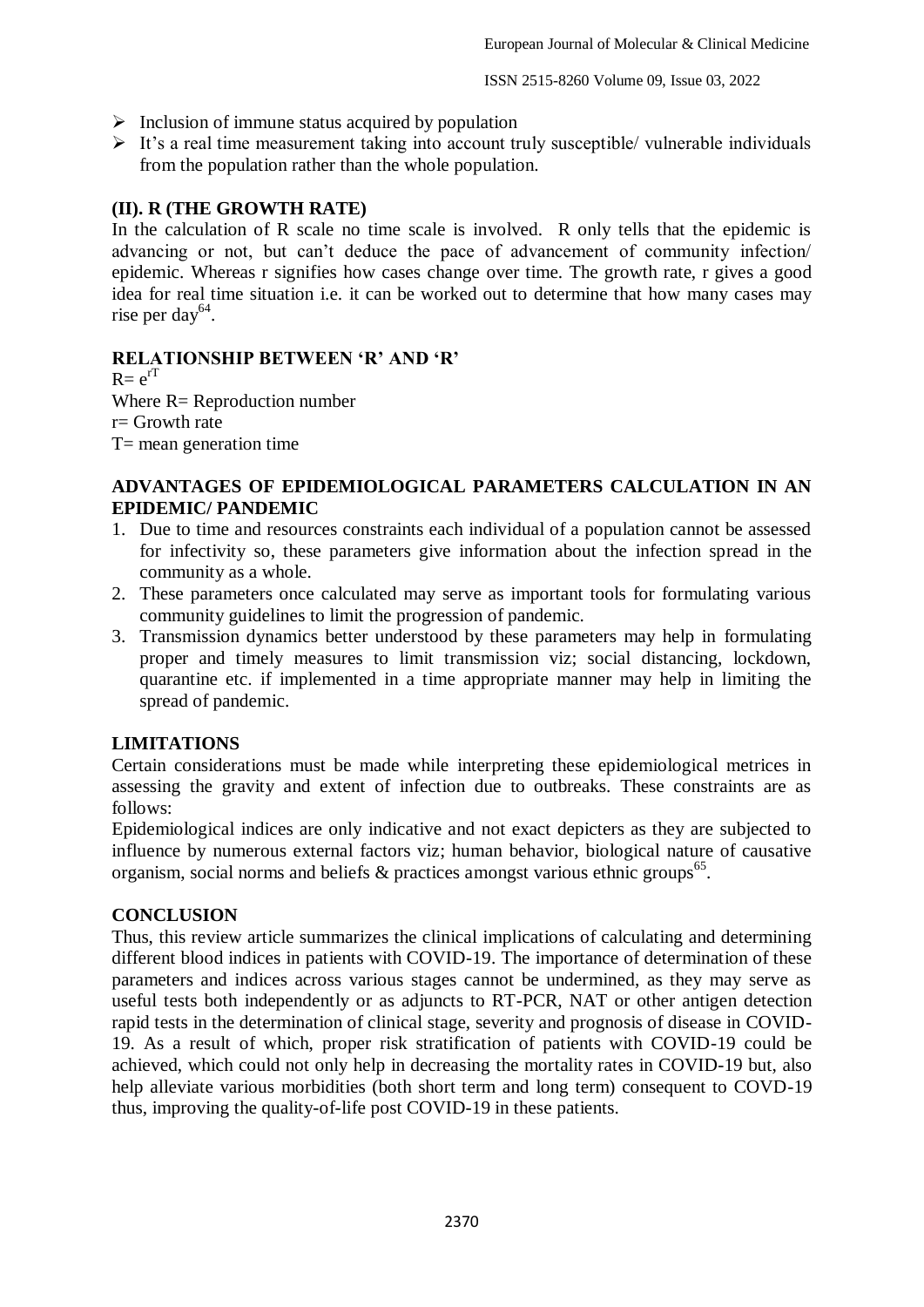### **ACKNOWLEDGEMENTS**

We would like to thanks the whole department of Biochemistry, Teerthanker Mahaveer Medical College and Research Centre, Moradabad for their support and contribution.

### **REFERENCES**

- 1. Wang C, Horby PW, Hayden FG, Gao GF. A novel coronavirus outbreak of global health concern. Lancet. 2020;10223(395):470-473.
- 2. Wassenaar TM, Zou Y. 2019\_nCoV/SARS-COV-2: rapid classification of beta coronaviruses and identification of traditional Chinese medicine as potential origin of zoonotic coronaviruses. Lett ApplMicrobiol. 2020;70(5):342–348.
- 3. Available at[:https://www.worldometers.info/coronavirus/](https://www.worldometers.info/coronavirus/) [Assessed 25 feb 2022]
- 4. Available at:hhttps://www.google.com/search?q=how+many+vaccination+dose+given+so+far+in+i ndia&rlz=1C1JZAP\_enIN921IN921&oq=how+many+vaccination+dose+given+so+far+i n+india&aqs=chrome..69i57.16383j0j15&sourceid=chrome&ie=UTF-8[Assessed 26feb 2022]
- 5. Availableat:https://www.reuters.com/business/healthcare-pharmaceuticals/india-launchesdrive-vaccinate-children-before-feared omicron-surge-2022-01-03/[Assessed 4feb 2022]
- 6. Perlman S, Netland J. Coronaviruses post-SARS: update on replication and pathogenesis. Nat Rev Microbiol. 2009;7(6):439–450.
- 7. Li W, Moore MJ, Vasllieva N, Sui J, et al. Angiotensin-converting enzyme 2 is a functional receptor for the SARS coronavirus. Nature. 2003;426(6965):450–4
- 8. Huang C, Wang Y, Li X, et al. Clinical features of patients infected with 2019 novel coronavirus in Wuhan, China. Lancet. 2020;395(10223):497–506.
- 9. SmyrlakiI, Ekman M, Lentini A, et al. Massive and rapid COVID-19 testing is feasible by extraction-free SARS-CoV-2 RT-PCR. Nat. Commun. 2020;11:4812
- 10. Tom M.R., Mina M.J. To interpret the SARS-CoV-2 test, consider the cycle threshold value. Clin Infect Dis. 2020; 71(16):2252-4.
- 11. Yu F, Yan L, Wang N. Quantitative detection and viral load analysis of SARS-CoV-2 in infected patients. Clin Infect Dis. 2020; 71(15):793-8.
- 12. Available at :https://indianexpress.com/article/explained/explained-the-ct-value-in-acovid-test-7291682/ [Assessed 10 dec 2021].
- 13. Available at: https://timesofindia.indiatimes.com/life-style/health-fitness/healthnews/coronavirus-covid-test-report-what-is-ct value/articleshow/89035870.cms[Assessed 15 dec 2021].
- 14. Wölfel R, Corman V.M., Guggemos W, et al.Virological assessment of hospitalized patients with COVID2019. Nature. 2020;581(7809):465–9.
- 15. Muhammad Fayyaz urRehman,Monitoring the IgG/IgM Antibodies in COVID-19 Patients. University of Sargodha.ClinicalTrials.gov. July 8, 2021
- 16. M Boes. Role of natural and immune IgM antibodies in immune responses. Mol Immunol. 2000;37(18):1141-9.
- 17. LongQX., LiuBZ., Deng HJ, et al.Antibody responses to SARS-CoV-2 in patients with COVID-19. Nat Med. 2020;26**:**845–8.
- 18. [Federica Capolunghi](https://pubmed.ncbi.nlm.nih.gov/?term=Capolunghi+F&cauthor_id=23660557) , [M Manuela Rosado,](https://pubmed.ncbi.nlm.nih.gov/?term=Rosado+MM&cauthor_id=23660557) [Matilde Sinibaldi,](https://pubmed.ncbi.nlm.nih.gov/?term=Sinibaldi+M&cauthor_id=23660557) [AlaitzAranburu,](https://pubmed.ncbi.nlm.nih.gov/?term=Aranburu+A&cauthor_id=23660557) [Rita](https://pubmed.ncbi.nlm.nih.gov/?term=Carsetti+R&cauthor_id=23660557)  [Carsetti.](https://pubmed.ncbi.nlm.nih.gov/?term=Carsetti+R&cauthor_id=23660557)Why do we need IgM memory B cells? Immunol Lett. 2013 May;152(2):114-20.
- 19. Tang, B. et al. Estimation of the transmission risk of the 2019-nCoV and its implication for public health interventions. J. Clin. Med. 9, 462 (2020).
- 20. Huang C, Wang Y, Li X, et al. Clinical features of patients infected with 2019 novel coronavirus in Wuhan, China. Lancet 2020;395(10223):497–506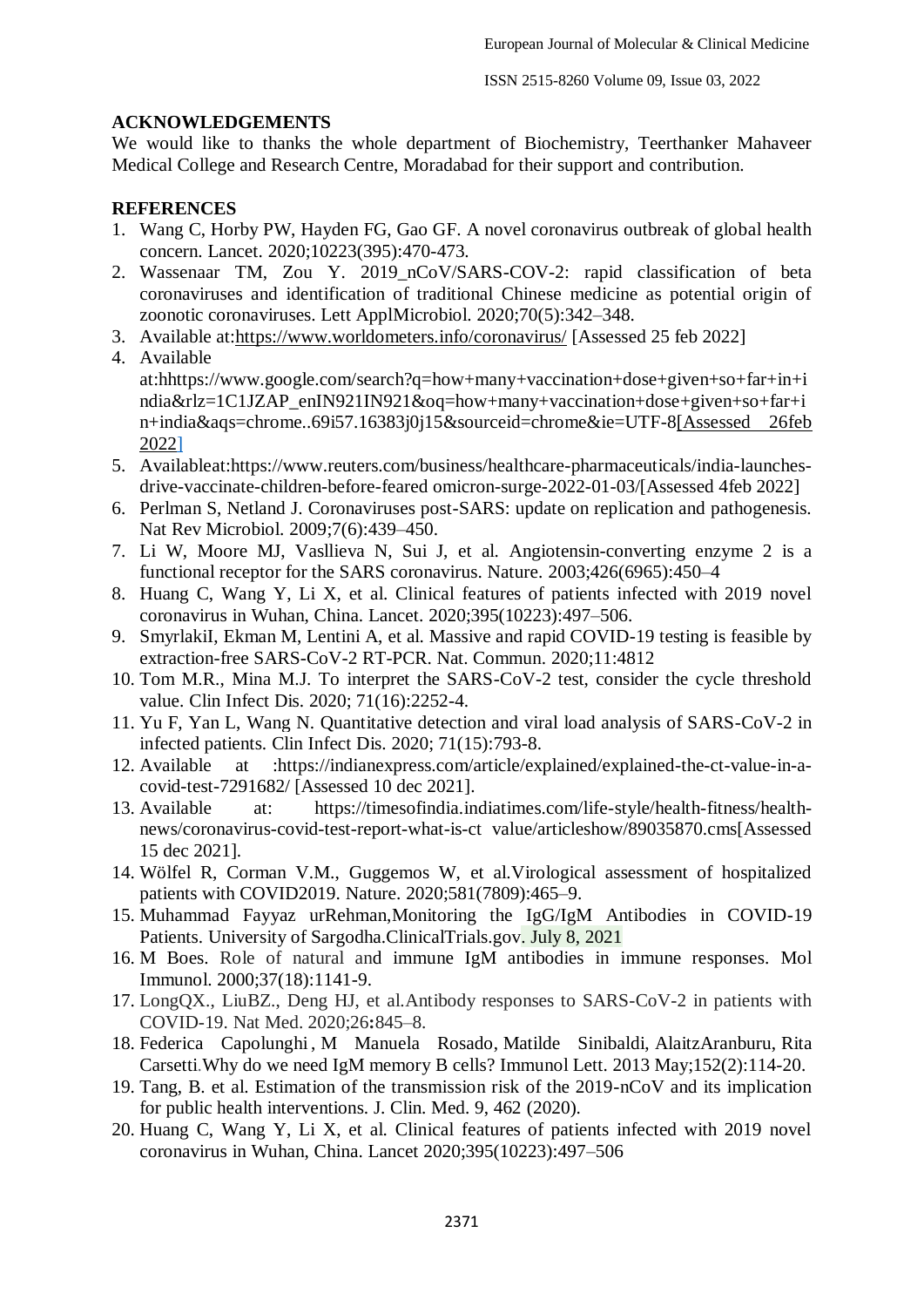- 21. A. Bernheim, X. Mei, M. Huang et al., "Chest CT findings in coronavirus disease-19 (COVID-19): relationship to duration of infection," Radiology. 2020;295:3463
- 22. Rubin GD, Ryerson CJ, Haramati LB, et al. The role of chest imaging in patient management during the COVID-19 pandemic: a multinational consensus statement from the Fleischner society. Chest. 2020;158(1):106–116.
- 23. Salehi S, Abedi A, Balakrishnan S, Gholamrezanezhad A. Coronavirus disease 2019 (COVID-19): a systematic review of imaging findings in 919 patients. AJR Am J Roentgenol. 2020;215(1):87–93.
- 24. Pan F, Ye T, Sun P et al (2020) Time course of lung changes on chest CT during recovery from 2019 novel coronavirus (COVID-19) pneumonia. Radiology. 2020;295(3)
- 25. Wang H, Wei R, Rao G, Zhu J, Song B. Characteristic CT findings distinguishing 2019 novel coronavirus disease (COVID-19) from influenza pneumonia. EurRadiol. 2020; 30(9):4910–7.
- 26. Yin Z, Kang Z, Yang D, Ding S, Luo H, Xiao E. A Comparison of clinical and chest CT findings in patients with influenza A (H1N1) virus infection and coronavirus disease (COVID-19). AJR Am J Roentgenol. 2020;215(5):1065-1071
- 27. Bai HX, Hsieh B, Xiong Z, et al. Performance of Radiologists in Differentiating COVID-19 from NonCOVID-19 Viral Pneumonia at Chest CT. Radiology. 2020;296(2): E46– E54.
- 28. Hammer MM, Raptis CA, Henry TS, Shah A, Bhalla S, Hope MD. Challenges in the interpretation and application of typical imaging features of COVID-19. Lancet Respir Med, 2020;8(6):534–6.
- 29. Asakura H, OgawaH. "COVID-19-associated coagulopathy and disseminated intravascular coagulation". International Journal of Hematology. 2020;113(1): 45-57.
- 30. Khan, Faizan,Tritschler, Tobias; Kahn, Susan R; Rodger, Marc A (2021). "Venous thromboembolism". The Lancet. 2021;398(10294):64-77.
- 31. Devine DV, Greenberg CS. Monoclonal antibody to fibrin D-dimer (DD-3B6) recognizes an epitope on the gamma-chain of fragment D. Am J Clin Pathol. 1988; 89:663-6.
- 32. PontiG,Maccaferri M, RuiniC,TomasiA,OzbenT. ["Biomarkers associated with COVID-](https://www.ncbi.nlm.nih.gov/pmc/articles/PMC7284147)[19 disease progression".](https://www.ncbi.nlm.nih.gov/pmc/articles/PMC7284147) Critical Reviews in Clinical Laboratory Sciences. 2020; 57(6): 389–399.
- 33. Ponti G, Maccaferri M, Ruini C, Tomasi A, Ozben T. Biomarkersassociated with COVID-19 disease progression. Crit Rev ClinLab Sci.2020;57:389-399.
- 34. Templeton AJ, McNamara MG, Šeruga B, et al.Prognostic role of neutrophil-tolymphocyte ratio in solid tumors: a systematicreview and meta-analysis. J Natl Cancer Inst. 2014;106 dju124.
- 35. Feng X, Li S, Sun Q, et al. Immune-inflammatory parameters inCOVID-19 cases: a systematic review and meta-analysis. FrontMed (Lausanne). 2020;7:Article 301.
- 36. Lian J, Jin C, Hao S, et al. High neutrophil-to-lymphocyte ratio associated with progression tocritical illness in older patients with COVID-19: a multicenter retrospective study. Aging (Albany NY). 2020;12(14):13849–59.
- 37. Ma A, Cheng J, Yang J, Dong M, Liao X, Kang Y. Neutrophil-to-lymphocyte ratio as a predictive biomarker for moderate-severe ARDS in severeCOVID-19 patients. Crit Care. 2020;24(1):288.
- 38. Mangalmurti N, Hunter CA. Cytokine storms: understanding COVID-19.Immunity. 2020;53(1):19–25.
- 39. Azkur AK, Akdis M, Azkur D, et al. Immune response to SARSCoV-2and mechanisms of immunopathological changes in COVID-19. Allergy. 2020;75(7):1564–81.
- 40. Wang X, Xu W, Hu G, et al. SARS-CoV-2 infects T lymphocytes through its spikeprotein-mediated membrane fusion. Cell Mol Immunol.2020;7:1.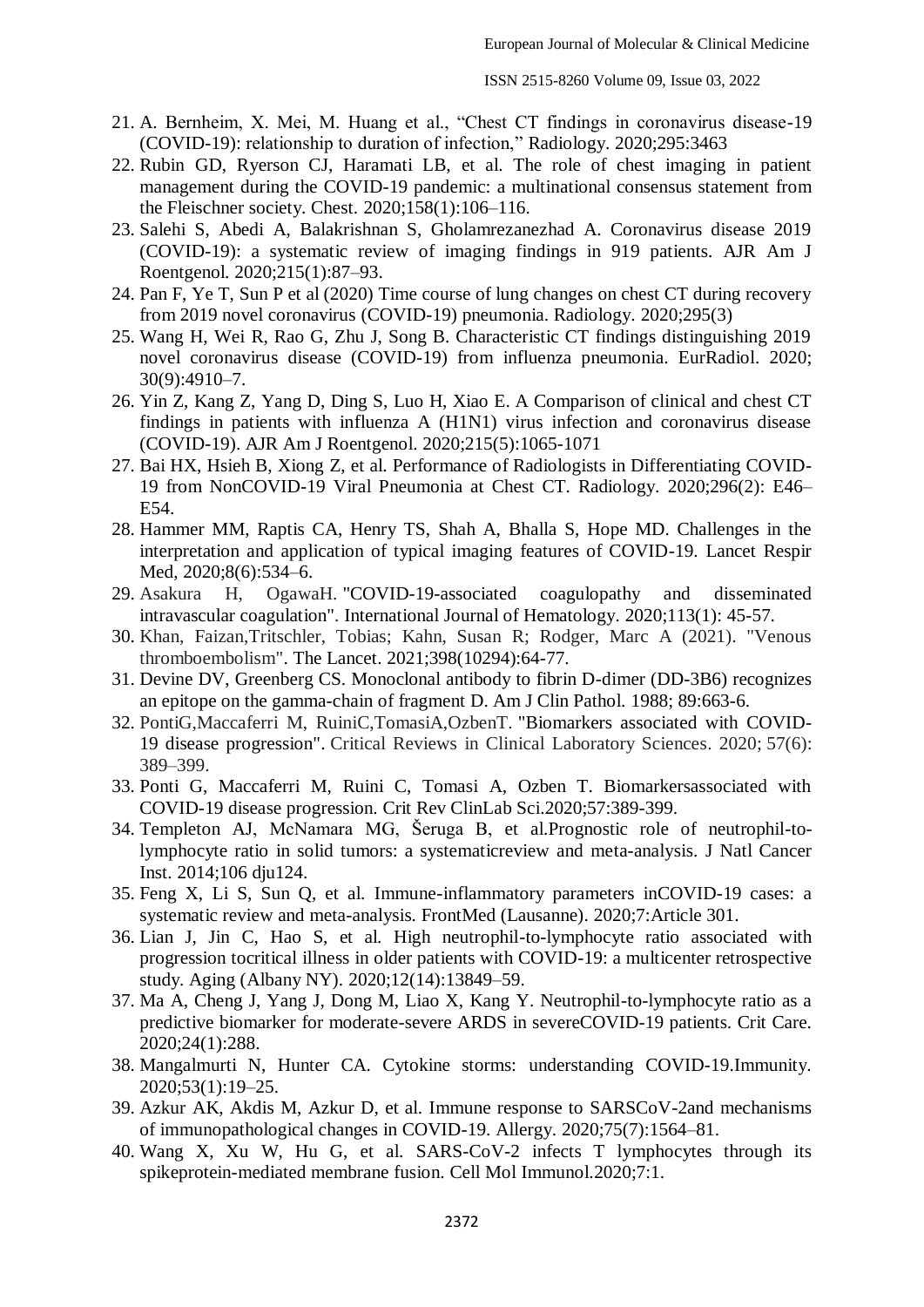- 41. Amgalan A, Othman M. Hemostatic laboratoryderangements in COVID-19 with a focus on platelet count. Platelets. 2020 Aug; 31(6):740–5.
- 42. Guclu E, Durmaz Y, Karabay O. Effect of severe sepsis on platelet count andtheir indices. Afr Health Sci. 2013; 13(2):333-8.
- 43. Noris P, Melazzini F, Balduini CL. New roles for mean platelet volume measurement in the clinical practice? Platelets. 2016;27(7):607-12.
- 44. Lippi G, Plebani M, Henry BM. Thrombocytopenia is associated with severecoronavirus disease 2019 (COVID-19) infections: a meta-analysis. Clin Chim Acta.2020;506:145-8.
- 45. Yang X, Yang Q, Wang Y, et al. Thrombocytopenia and itsassociation with mortality in patients with COVID-19. J ThrombHaemost. 2020;18(6):1469-72.
- 46. GÜÇLÜ, E. ET AL Effect Of COVID-19 On Plate Let Count And Its Indices Rev Assoc Med Bras. 2020 Aug; 66(8):1122-7
- 47. Xu P, Zhou Q, Xu J. Mechanism of thrombocytopenia in COVID-19 patients.Ann Hematol. 2020;99(6):1205-8.
- 48. Morley JJ and Kushner I. Serum C-reactive protein levels in disease. Ann N Y Acad Sci.1982;389:406–18.
- 49. Bonetti G, Manelli F, Patroni A, et al. Laboratory Predictors of Death From Coronavirus Disease 2019 (COVID-19)in the Area of Valcamonica, Italy. Clin Chem Lab Med. 2020; 58:1100–5.
- 50. Young B, Gleeson M, Cripps AW. C‐reactive protein: a criticalreview. Pathology. 1991;23(2):118‐24.
- 51. Pepys MB, Hirschfield GM. C‐reactive protein: a critical update.J Clin Invest. 2003;111(12):1805‐12.
- 52. Ballou SP, Kushner I. C‐reactive protein and the acute phase response. Adv Intern Med.1992;37:313-36.
- 53. Azar MM, Shin JJ, Kang I, Landry M. Diagnosis of SARS-CoV-2 Infection inthe Setting of the Cytokine Release Syndrome. Expert Rev Mol Diagn.2020;20:1087–97.
- 54. Ponti G, Maccaferri M, Ruini C, Tomasi A, Ozben T. Biomarkers AssociatedWith COVID-19 Disease Progression. Crit Rev Clin Lab Sci. 2020; 57(6):389–99.
- 55. Luo X, Zhou W, Yan X,et al. Prognostic Value of C Reactive Protein in Patients With Coronavirus. 2019. Clin Infect Dis, 2020; 71(16):2174–9.
- 56. Elliott P, Chambers JC, Zhang W, et al.Genetic Loci Associated With C-Reactive Protein Levels and Risk of CoronaryHeart Disease. JAMA. 2009; 302:37–48.
- 57. Al-Samkari H, Karp Leaf RS, Dzik WH, et al. COVID-19 and Coagulation: Bleeding and Thrombotic Manifestationsof SARS-CoV-2 Infection. Blood. 2020; 136:489–500.
- 58. Chiappetta S, Sharma AM, Bottino V, Stier C. COVID-19 and the Role ofChronic Inflammation in Patients With Obesity. Int J Obes (Lond). 2020; 44:1790–2.
- 59. Alamdari NM, Afaghi S, Rahimi, et al. MortalityRisk Factors Among Hospitalized COVID-19 Patients in a Major ReferralCenter in Iran. Tohoku J Exp Med. 2020; 252(1):73–84.
- 60. Bisoendial RJ, Kastelein JJ, Levels JH,et al. Activation of Inflammation and Coagulation afterInfusionof C-Reactive Protein in Humans. Circ Res. 2005; 96:714–6.
- 61. Achaiah, N. C., Subbarajasetty, S. B., Shetty, R. M.  $R_0$  and  $R_e$  of COVID-19: Can We Predict When the Pandemic Outbreak will be Contained? Indian J Crit Care Med.2020 Nov; 24(11): 1125–7.
- 62. Liu Y, Gayle AA, Wilder Smith A, Rocklov J. Reproductive number of Covid19 is higher compared to SARS coronavirus. J Travel Med. 2020;27(2):taaa021.
- 63. Park M, Cook AR, Lim JT, Sun Y, Dickens BL. A systematic review of COVID19 epidemiology based on current evidence. J Clin Med.2020;9(4):967